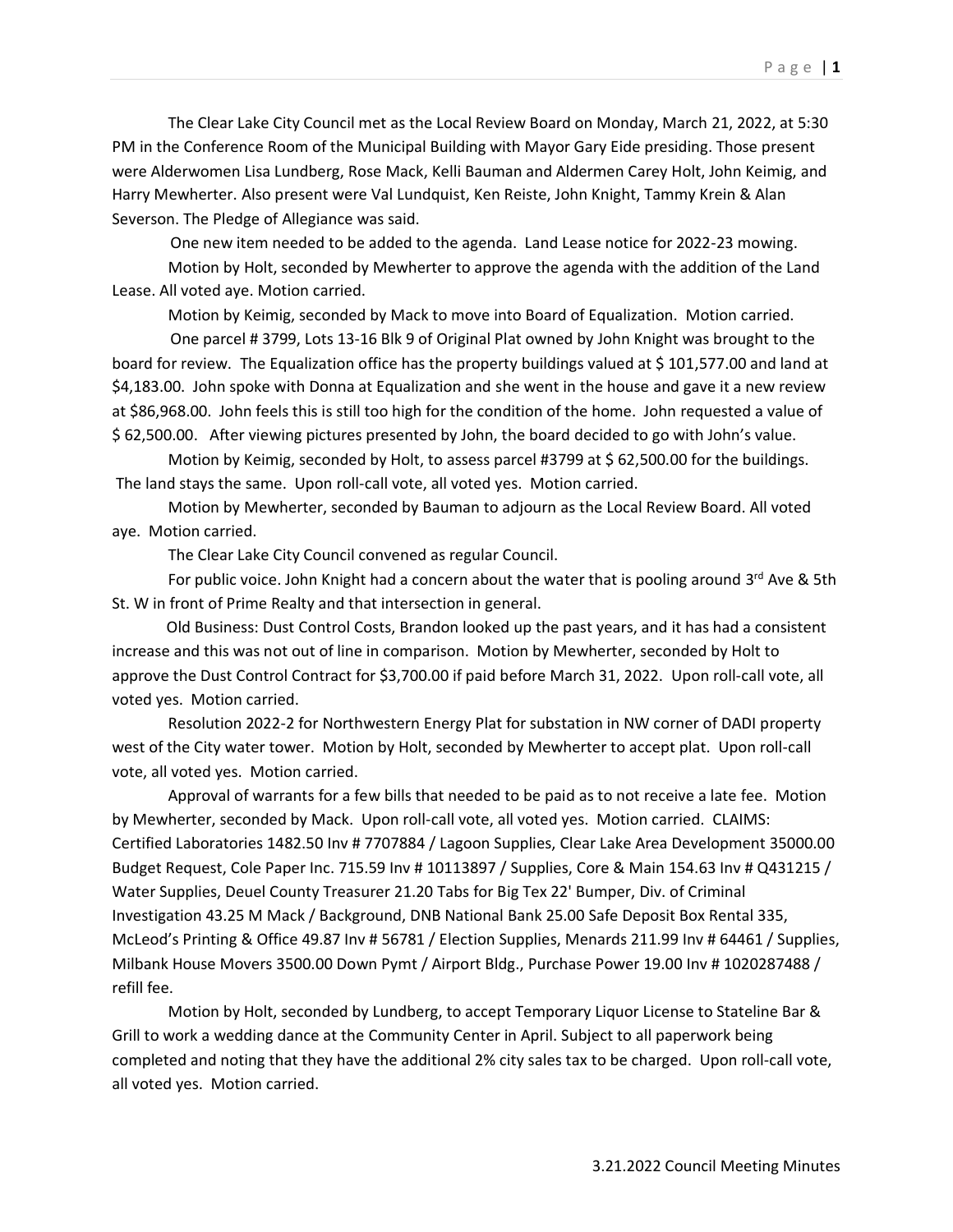Summer Rec director was asking about some funds from litigation in 2021. Item tabled for more research.

Alan Severson was present for the Deuel County Community Foundation. The South Dakota Community Foundation handles the funds for Deuel County and they are requesting more paperwork to be filed for entities requesting funds. Programs receiving funds from the DCCF need to be non-profits or 501-c(3) organizations. Alan was asking if the City would be an umbrella and sign for a couple of programs asking for funds. We could for one as it actually is city owned program. But we would not be able to for the other as it is a self- standing organization that the city just contributes money to through the budget. They would have to get a 501-c(3) for themselves.

The Country Twisters Gymnastics Group after their Quarter Auction fund raiser, lost a front door key from the key chain. Motion by Keimig, seconded by Holt that Brandon needs to install a new lock and new keys for the front door and deduct the cost from the damage deposit. Upon roll-call vote, all voted yes. Motion carried.

Motion by Holt, seconded by Mewherter, for Brandon to attend a Wastewater Seminar in Pierre, SD on April 20 & 21, 2022. Upon roll-call vote, all voted yes. Motion carried.

City Superintendent, Brandon Collins, talked about a truck that Gopher Sign is putting up for sale. Council requested Brandon do some more research and bring back some cost numbers to the next council meeting.

City Superintendent talked about a company called Team Lab. They have equipment to check out your sewage lagoons. Using a remote controlled boat, it will sonar the bottom and calculate how much sludge you have at the bottom and they can take samples and tell how much is organic that can be treated and depleted away and how much would need to be dredged out. Then they come up with a treatment plan. Approximate cost is \$ 1,100.00. Motion by Holt, seconded by Lundberg, since the lagoons are full and overflowing sometimes to go ahead with this option. Upon roll-call vote, all voted yes. Motion carried.

Motion by Bauman, seconded by Keimig to approve the surplus list. Upon roll-call vote, all voted yes. Motion carried.

Motion by Mewherter, seconded by Mack to approve location of a new road & approach off  $5<sup>th</sup>$ St E. Upon roll-call vote, all voted yes. Motion carried.

Motion by Holt, seconded by Mewherter, to put bid notice in paper for mowing lagoon land. This is a two year contract. Upon roll-call vote, all voted yes. Motion carried.

The only comment from City Superintendent was that Taylor Mack put in his resignation-his last day is March 31<sup>st</sup>. Assistant Finance Officer Val Lundquist commented that once the new City Council is in place, committee's need to get together and go over some items. She also let the council know that she would be taking a vacation in April shortly after the new finance officer starts on March 29<sup>th</sup>. No comments from the Mayor or any of the City Council members.

Motion by Mewherter, seconded by Lundberg, to move out of regular council into executive session at 6:30 PM per SDCL 1-25-2 (1). Mayor Eide declared the Council out of executive session at 7:13 PM.

Motion by Mewherter, seconded by Lundberg to accept resignation of Taylor Mack. All voted aye. Motion carried.